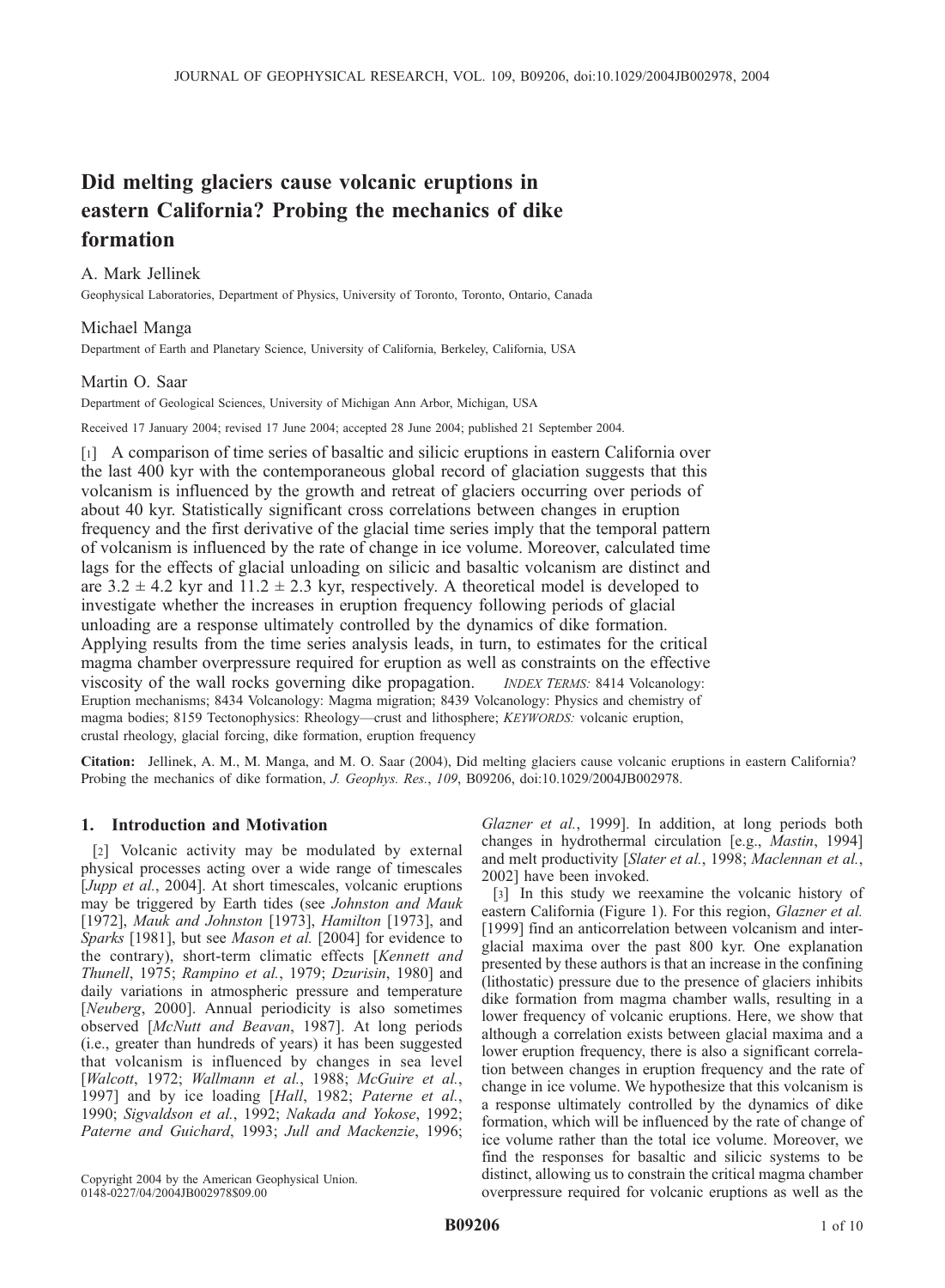

Figure 1. Map of the locations of basaltic (black dots) and silicic (grey dots) eruptions that have occurred in eastern California over the last 400 kyr.

mechanical properties of the wall rocks that govern silicic and basaltic dike formation, respectively. Our results are consistent with basaltic magmas being generated at greater depths than silicic magmas, in accord with geochemical observations.

### 2. Data and Methods

[4] Eruptions constituting the volcanic history of the Long Valley and Owens Valley volcanic fields over the last 400 kyr are shown in Figure 2. Eruption ages compiled from Glazner et al. [1999] and A. F. Glazner (unpublished data, 2003) are shown along with the SPECMAP time series, which serves as a proxy for global glaciation [cf. Shackleton, 1987; McIntyre et al., 1989]. We distinguish basaltic eruptions from ''silicic'' eruptions, which include all andesitic, dacitic and rhyolitic events. In accordance with the conventional view [e.g., *Imbrie et al.*, 1984] the amplitudes of the  $\delta^{18}O$  variations in the SPECMAP time series are taken to be proportional to global ice volume. We assume that the average thickness of glacial ice in the Sierras, and thus the average surface loading, is governed mostly by global climatic conditions and is, thus, also indicated by variations in the SPECMAP data. This assumption is discussed in more detail below.

[5] Figure 2 shows that the frequencies of silicic and basaltic eruptions vary in time. The apparent clustering of events at different times suggests also that temporal variations in eruptive behavior occur over a range of characteristic timescales. In addition to being related to the dynamics of the volcanic system itself, this temporal behavior may be due partly to erratic sampling associated with preservation bias as well as uncertainties on age determinations. In order to identify and minimize observational biases so that we can compare the time series for silicic and basaltic eruptions quantitatively with the oxygen isotopic data set within equivalent frequency bands, we perform two operations. First, discrete data points constituting each data set are grouped into 0.5, 1, 2, and 5 kyr bins to construct time series in terms of a number of events per thousand years.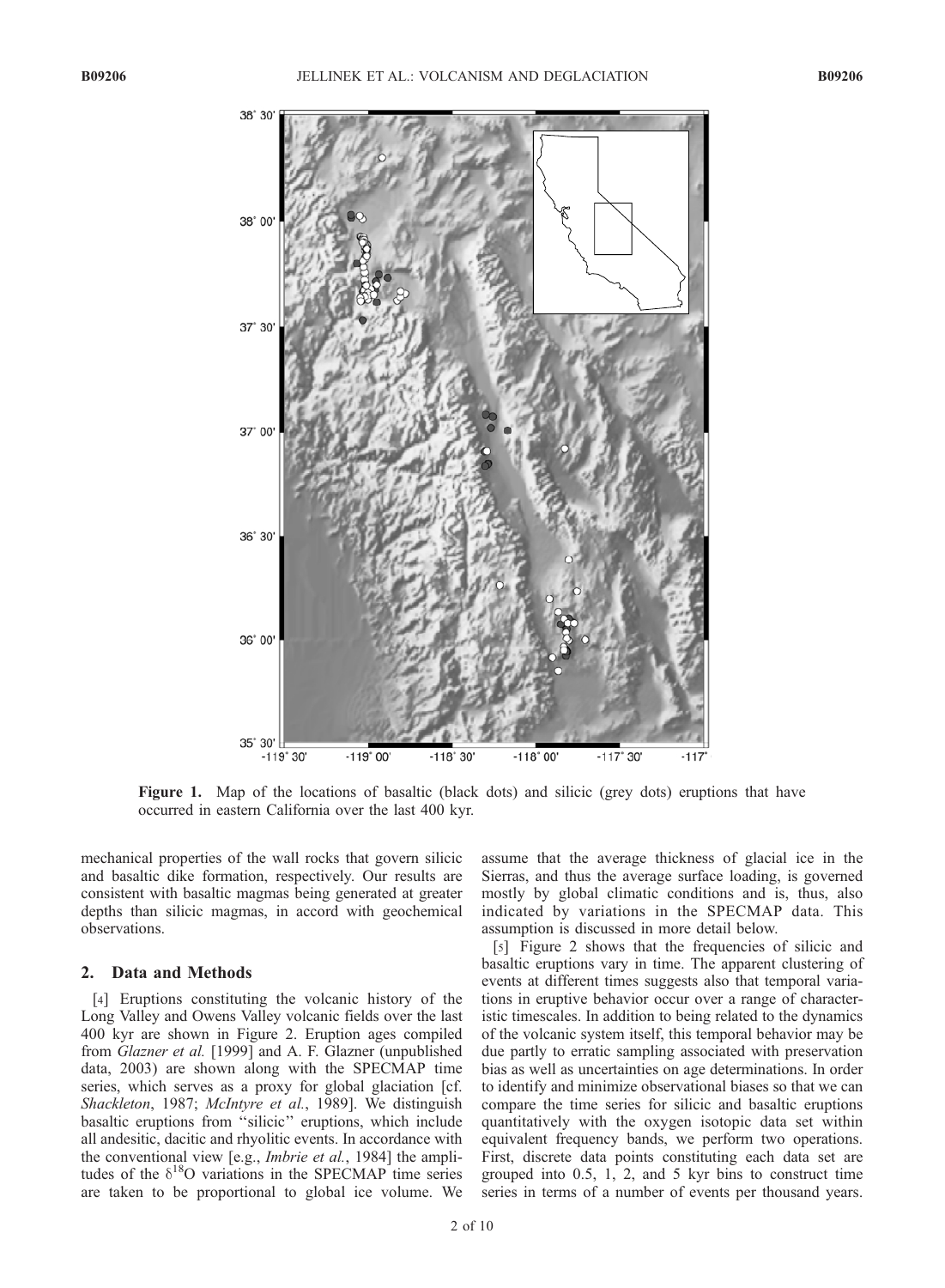

Figure 2. Time series showing the SPECMAP  $\delta^{18}O$  curve of oxygen isotope variations recorded in planktonic foraminifers [McIntyre et al., 1989], as well as the history of basaltic (black) and silicic (grey) eruptions in the Long Valley and Owens Valley volcanic fields. Discrete events composing each data set are binned as shown in order to form time series in terms of the number of events per kyr. Solid circles indicate individual basaltic (black) and silicic (grey) eruptions. Stairs show the binned volcanic data where the height of each stair indicates the number of eruptions over the indicated time interval. Depending on bin width, all three data sets are smoothed (bold curves) with a Gaussian kernel with a 22– 25 kyr width (Table 1) such that they may be compared within equivalent frequency bands (see text for discussion). SPECMAP data are from J. Imbrie and A. Duffey (SPECMAP Archive 1, ftp:// ftp.ngdc.noaa.gov/MGG/geology/specmap/specmap.017).

These bin widths are chosen such that the volcanic signal with the shortest period in the data sets is resolved. In particular, minimum recurrence intervals for silicic and basaltic volcanism over the last 150 kyr, observed during periods in which eruptive activity is concentrated, are in the range  $0.7-2$  kyr. In addition, assuming that the tectonic regime giving rise to volcanism evolves on a plate tectonic  $(i.e., 10-100 Myr)$  timescale it is reasonable to expect these eruptive periods to be present over the full 400 kyr data set. After binning the data we smooth all three data sets using a Gaussian kernel with a 22 to 25 kyr width (depending on the bin width, see Table 1) [e.g., Glazner et al., 1999]. A

number of alternative kernel widths were employed, but the results are quantitatively insensitive to the choice. As an independent test of this filtering technique, we also perform moving polynomial interpolations of the time series [cf. Saar and Manga, 2003]. This latter approach has the advantage that the data is optimally matched in a least squares sense and that no artificial frequencies are introduced. Both approaches to the data analysis yield similar results. We choose to show the analysis based on the convolution with the Gaussian kernel because this smoothing method is similar to that presented by Glazner et al. [1999], and results may thus be compared easily.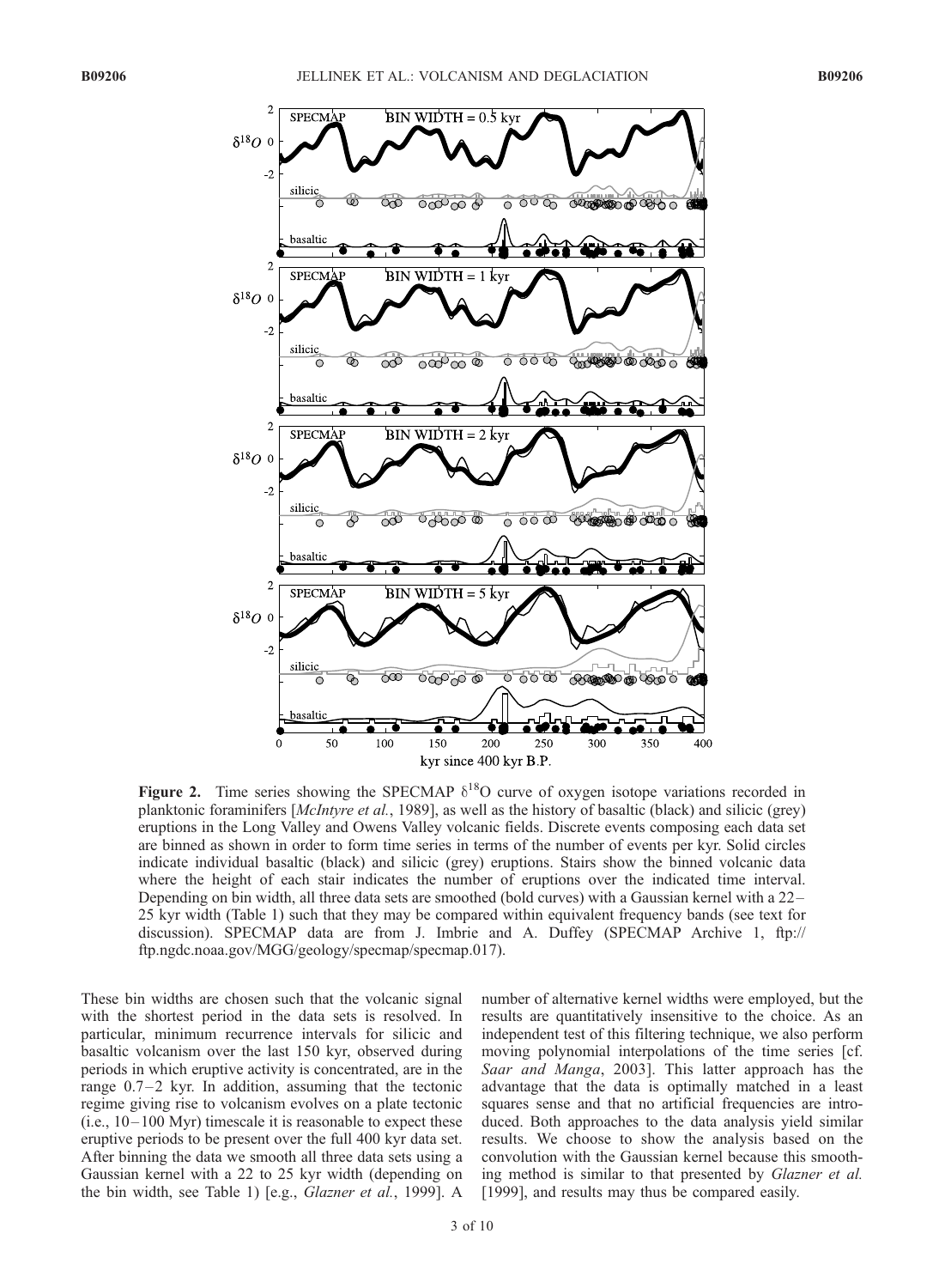Table 1. Parameters Used and Results Obtained During Time Series Analyses<sup>a</sup>

| Parameter                                      | <b>Basaltic</b> |            |                |             | Silicic        |         |          |
|------------------------------------------------|-----------------|------------|----------------|-------------|----------------|---------|----------|
|                                                | Dotted          | Solid      | Dashed         | Dash-Dotted | Dotted         | Solid   | Dashed   |
| Bin width, kyr                                 | 0.5             |            | $\overline{2}$ | 5           | 0.5            |         | 2        |
| Width of Gaussian kernel, kyr                  | 23              | 23         | 22             | 25          | 23             | 23      | 22       |
| Width of Gaussian kernel, points               | 46              | 23         | 11             | 5           | 46             | 23      | 11       |
| Length of time series, kyr                     | 400             | 400        | 400            | 400         | 400            | 400     | 400      |
| Length of time series, points                  | 800             | 400        | 200            | 80          | 800            | 400     | 200      |
| Segment width, kyr                             | 300             | 300        | 300            | 300         | 300            | 300     | 300      |
| Segment width, points                          | 600             | 300        | 150            | 60          | 600            | 300     | 150      |
| Step size, kyr                                 |                 |            | 2              | 5           |                |         | 2        |
| Step size, points                              | $\overline{2}$  |            |                |             | $\overline{2}$ |         |          |
| Total number of segments                       | 100             | 100        | 50             | 20          | 100            | 100     | 50       |
| Time lag interval                              |                 |            |                |             |                |         |          |
| Lower CI, kyr                                  | $[-2, 30]$      | $[-2, 30]$ | $[-2, 30]$     | $[-5, 30]$  | $[-28]$        | $[-28]$ | $[-28]$  |
| Lower CI, points                               | $[-4, 60]$      | $[-2, 30]$ | $[-115]$       | $[-1 6]$    | $-416$         | $[-28]$ | $[-14]$  |
| Upper CI, kyr                                  | [25 45]         | [25 45]    | [24 46]        | [25 45]     | [8 20]         | [8 20]  | [8 20]   |
| Upper CI, points                               | [5090]          | [25 45]    | [12 23]        | [59]        | [16 40]        | [8 20]  | [4 10]   |
| Total number of correlations for CI calculated | 1000            | 1000       | 500            | 200         | 1000           | 1000    | 500      |
| Mean time lag, kyr                             | 9.4             | 11.3       | 13.0           | 11.8        | 3.5            | 2.9     | N/A      |
| $2\sigma$ -SD, kyr                             | 0.9             | 0.9        | 2.0            | 6.2         | 2.6            | 3.3     | N/A      |
| Combined mean time lag, kyr                    | 11.4            | 11.4       | 11.4           | 11.4        | 3.2            | 3.2     | N/A      |
| Combined $2\sigma$ -SD, kyr                    | 6.6             | 6.6        | 6.6            | 6.6         | 4.2            | 4.2     | N/A      |
| Combined mean time lag, kyr                    | not used        | 12.0       | 12.0           | 12.0        | .              | .       | .        |
| Combined $2\sigma$ -SD, kyr                    | not used        | 6.6        | 6.6            | 6.6         | .              | .       | .        |
| Combined mean time lag, kyr                    | 11.2            | 11.2       | 11.2           | not used    | $\cdots$       | .       | .        |
| Combined $2\sigma$ -SD, kyr                    | 2.3             | 2.3        | 2.3            | not used    | .              | .       | $\cdots$ |

<sup>a</sup>Dotted, solid, dashed, and dash-dotted refer to lines in Figure 4. Some parameters, approximating time as number of bins (points), are rounded to the next appropriate integer value due to finite bin widths of 0.5, 1, 2, and 5 kyr. Upper and lower bounds of the 95% confidence intervals (CI) for random distributions of phases for each frequency are calculated for the first local maximum (correlation)and first local minimum (anticorrelation) cross correlation coefficients (Figure 5).

[6] Smoothed time series are compared with binned and raw volcanic and SPECMAP data in Figure 2 for different bin widths. Corresponding power spectra for each of the time series are calculated using a standard adaptive multitaper algorithm and shown in Figure 3. Two observations are apparent from a comparison of Figures 2 and 3. First, the choice of bin width not surprisingly governs the temporal scale of structure that can ultimately be resolved. For example, whereas well-established (Milankovitch) periods at 23, 40, and 100 kyr (not shown) are evident in the SPECMAP data if this time series is binned at 0.5 and 1 kyr, only the 100 kyr period is retained for a 5 kyr bin. Second, the 40 kyr glacial period is apparent in both the basaltic and silicic data sets produced using 0.5, 1, and 2 kyr bin widths. This result supports a hypothesis that the cyclical growth and retreat of Sierran glaciers influences regional volcanism.

[7] The application of the SPECMAP data set as a proxy for glacial ice thickness in the Sierras requires some justification because the correlation of alpine to continental glaciation is contentious [Gillespie and Molnar, 1995]. In particular, analyses of time series of local  $\delta^{18}O$  variations in vein calcite from Devils Hole, Nevada [e.g., Winograd et al., 1992, 1996; Herbert et al., 2001], as well as temporally similar variations in temperature-calibrated alkenone unsaturation indices gathered along the northern California margin, indicate that rises in groundwater, precipitation, and Pacific sea surface temperature (PSST) in this region over the last 500 kyr generally precede global sea level rises following glacial maxima by 10-15 kyr [Herbert et al., 2001], suggesting that continental and alpine glaciation in the Sierras are asynchronous [Winograd et al., 1992; Gillespie and Molnar, 1995]. However, *Herbert et al.* [2001] find a tight correspon-

dence between changes in PSST and the global ice volume in interglacial and early glacial phases. Furthermore, in accord with biogeochemical indicators of oceanic upwelling and productivity along the California margin [Dean et al., 1997; Herbert et al., 1995; Sancetta et al., 1992], as well as modeling studies of the influence of Laurentide glaciation on atmospheric circulation over North America [e.g., Kutzbach and Wright, 1985; Manabe and Broccoli, 1985], Herbert et al. [2001] show that increases in PSST preceding glacial terminations correspond to collapses of the cold California current, and probably indicate subsequent intrusions of warm water from the central Pacific. Thus the nearly synchronous California PSST and Devils hole temperature records [Winograd et al., 1996; Herbert et al., 2001] apparently reflect the influence of global glaciation on local climate and are not inconsistent with Sierran glaciation being similar to the global glacial record indicated by SPECMAP [*Imbrie et al.*, 1993].

[8] In section 3 we argue that the rate of change of glacial unloading influences the dynamics of dike formation governing the frequency of volcanic eruptions. Accordingly, in Figure 4 we take the first derivative of the SPECMAP time series,  $\delta^{18}O'$ , and the first derivatives of the basaltic, B', and silicic data sets,  $S'$ . An important additional result of this procedure is that the time derivatives of the eruption time series vary about a well-defined mean and may be characterized in terms of average statistical properties in a straightforward way. Consequently, Figure 5 shows the cross correlations between  $\delta^{18}O'$  and B' and S', respectively. Calculated absolute time lags indicate the interval of time between a maximum in the rate of glacial unloading and a peak in associated volcanic response. In more detail, we determine moving normalized unbiased cross-correlation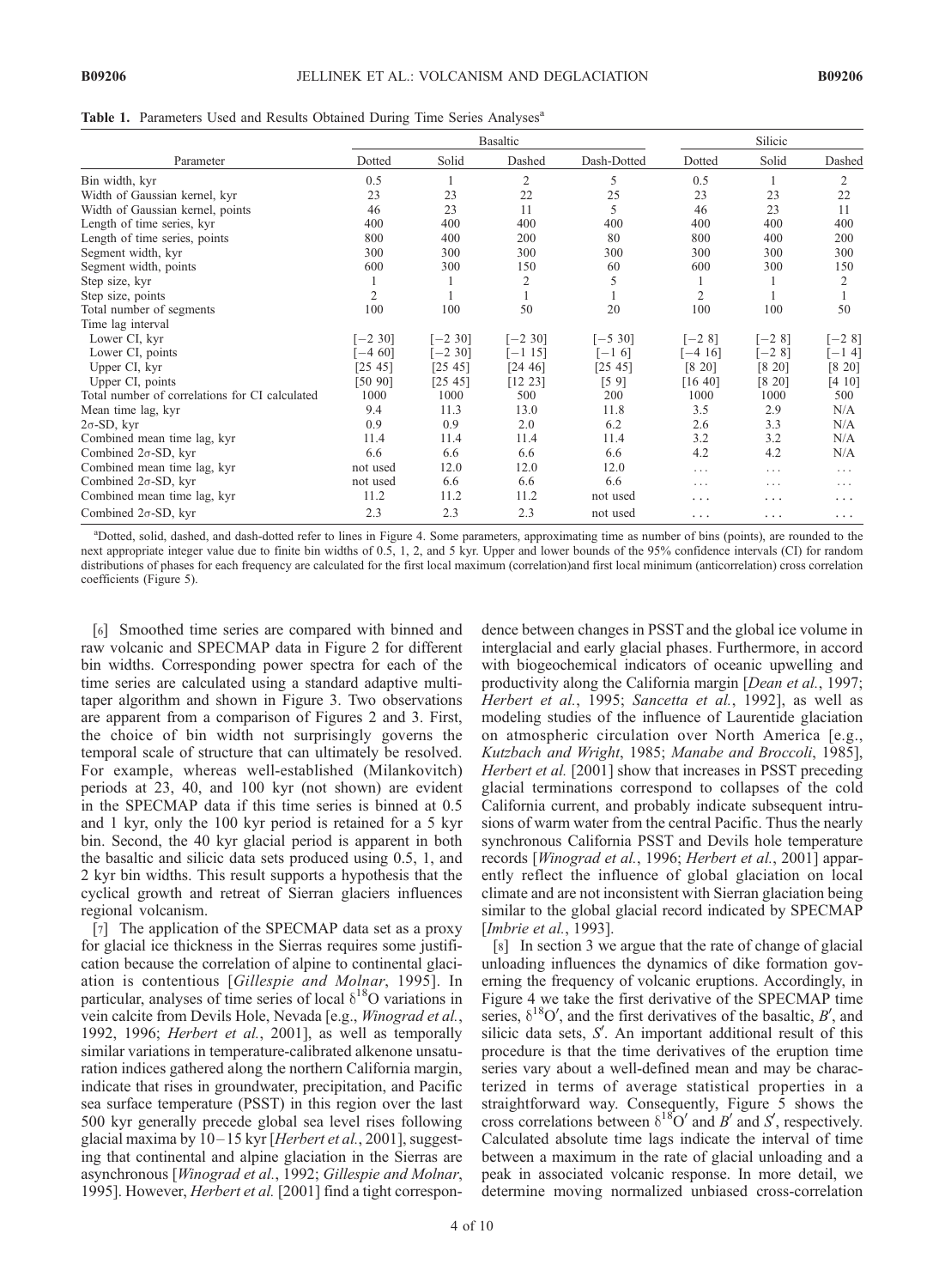

Figure 3. Power spectra for the silicic (thin line) and basaltic (dash-doted line) volcanic time series as well as the SPECMAP (thick line) data set shown as a function of bin width. For bin widths in which the well-established 40 kyr glacial period in the SPECMAP data set is resolved, this period is also expressed in both the silicic and the basaltic eruption time series.

coefficients on overlapping segments within each of the time series. The segment width for all bin widths is 300 kyr, and the step size is  $1-5$  kyr, depending on bin width. Table 1 summarizes input parameters for, and results from, the time series analysis as a function of bin width. Finally, the segment width of 300 kyr is sufficiently large that multiple periods contribute to the calculation of each cross-correlation coefficient and sufficiently small so that locally highly correlated segments of the time series cannot dominate average cross-correlation coefficients, which ensures that the analysis is statistically valid.

[9] Uncertainties on the correlation coefficients are obtained using a Monte Carlo method with the goal of identifying all statistically significant correlations over the full time lag interval of interest (Table 1). In general terms, for each time lag interval uncertainties are calculated by randomly assigning different phases (between 0 and  $2\pi$ ) to each frequency in the frequency domain and then picking one minimum and one maximum cross-correlation coefficient for the complete time lag interval. This method is modified from Saar and Manga [2003] and allows for simultaneous inferences over all time lags within the time

lag interval of interest. This procedure is repeated sufficiently many times that a 95% confidence interval can be established within which 95% of all minimum and maximum cross correlation coefficients fall (Table 1) representing anticorrelations and correlations, respectively. In addition, moving cross correlations are chosen in all calculations to reduce the dominating effects of (locally) highly (anti)correlated segments of the time series. This approach allows us to determine formal uncertainties for the time lags as a function of bin width, shown by bars indicating  $2\sigma$  standard deviations. This approach allows us to determine formal uncertainties for the time lags as a function of bin width. Comparison of the results for different bin widths provides an additional measure of observational bias. For basaltic events calculated time lags are similar or overlapping for each bin choice (Table 1). Neglecting results for the 5 kyr bin width, which are under-resolved (compare Figure 3), we obtain an average time lag of  $11.2 \pm 2.3$  kyr, where the uncertainty reflects two standard deviations. For silicic eruptions time lags and their  $2\sigma$  standard deviations are similar when the bin width is  $0.5-1$  kyr and unresolved at a 95% confidence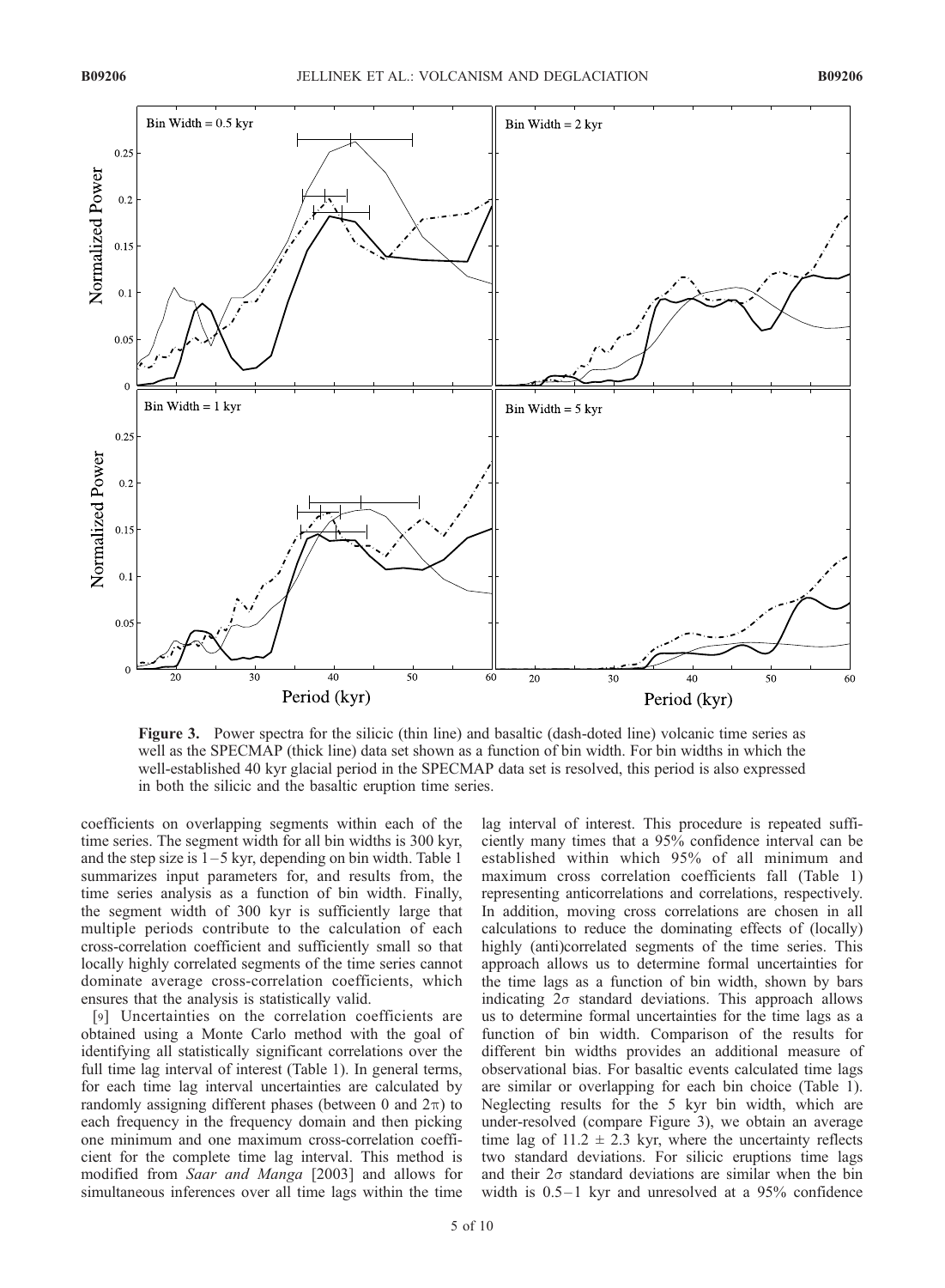

Figure 4. Plots of the first derivatives of the SPECMAP data set,  $\delta^{18}O'$ , and the basaltic, B', and silicic, S', eruption time series as a function of bin width. Time derivatives for each time series have a zero mean. Each plot shows values for the SPECMAP and the eruption time series at the left and the right  $y$  axis, respectively.

level for larger bins. Thus the average time lag for silicic eruptions is  $3.2 \pm 4.2$  kyr.

## 3. A Theoretical Model

[10] In a model developed by *Jellinek and DePaolo* [2003] the evolution of overpressure,  $\Delta P_{ch} = (P_{ch} - \sigma_r)$ , within a spherical magma chamber contained in Maxwell viscoelastic wall rocks is given by

$$
\frac{d\Delta P_{ch}}{dt} = \frac{E}{\mu_{wr}} (\Delta P_{\text{max}} - \Delta P_{ch}),
$$
\n(1)

where  $P_{ch}$  is the pressure in the chamber, which is taken to be hydrostatic,  $\sigma_r$  is the remote lithostatic stress, and E and  $\mu_{wr}$  are the elastic modulus and effective viscosity of the wall rocks, respectively. Here,  $\Delta P_{\text{max}} = 2\mu_{\text{wr}}Q/3V_{ch}$  is the maximum sustainable magma chamber overpressure and corresponds to the condition  $d\Delta P_{ch}/dt = 0$ . For a given longterm average magma supply, Q, effective wall rock viscosity,  $\mu_{wr}$ , and magma chamber volume,  $V_{ch}$ ,  $\Delta P_{max}$  is approximately constant. Dike formation is expected to lead

to volcanic eruptions if  $\Delta P_{\text{max}} > \Delta P_{\text{crit}}$ , where  $\Delta P_{\text{crit}}$  is the critical overpressure required to propagate a dike from the bounding chamber wall rocks to the surface, resulting in an eruption [Jellinek and DePaolo, 2003]. In this study we are interested in how the rate of change of glacial unloading affects the evolution of chamber overpressure and thus the timing of dike formation and volcanism (Figure 6). In principal, glacial unloading can influence the frequency of dike formation, by both reducing the confining lithostatic stress, which retards the stretching and radial expansion of chamber walls due to an overpressure [Sammis and Julian, 1987; McLeod and Tait, 1999; Jellinek and DePaolo, 2003], as well as the rate of decompression melting in the mantle, which governs the long-term magma supply [e.g., Jull and Mackenzie, 1996]. The time lags identified in Figure 5, however, show that glacial unloading affects silicic and basaltic volcanism differently. This observation is inconsistent with volcanism being due to a uniform increase in the magma supply rate resulting from enhanced decompression melting. Moreover, mantle-derived basalts are likely to form at depths greater than about 50 km [e.g., Kushiro, 1996; DePaolo and Daley, 2000]. Stresses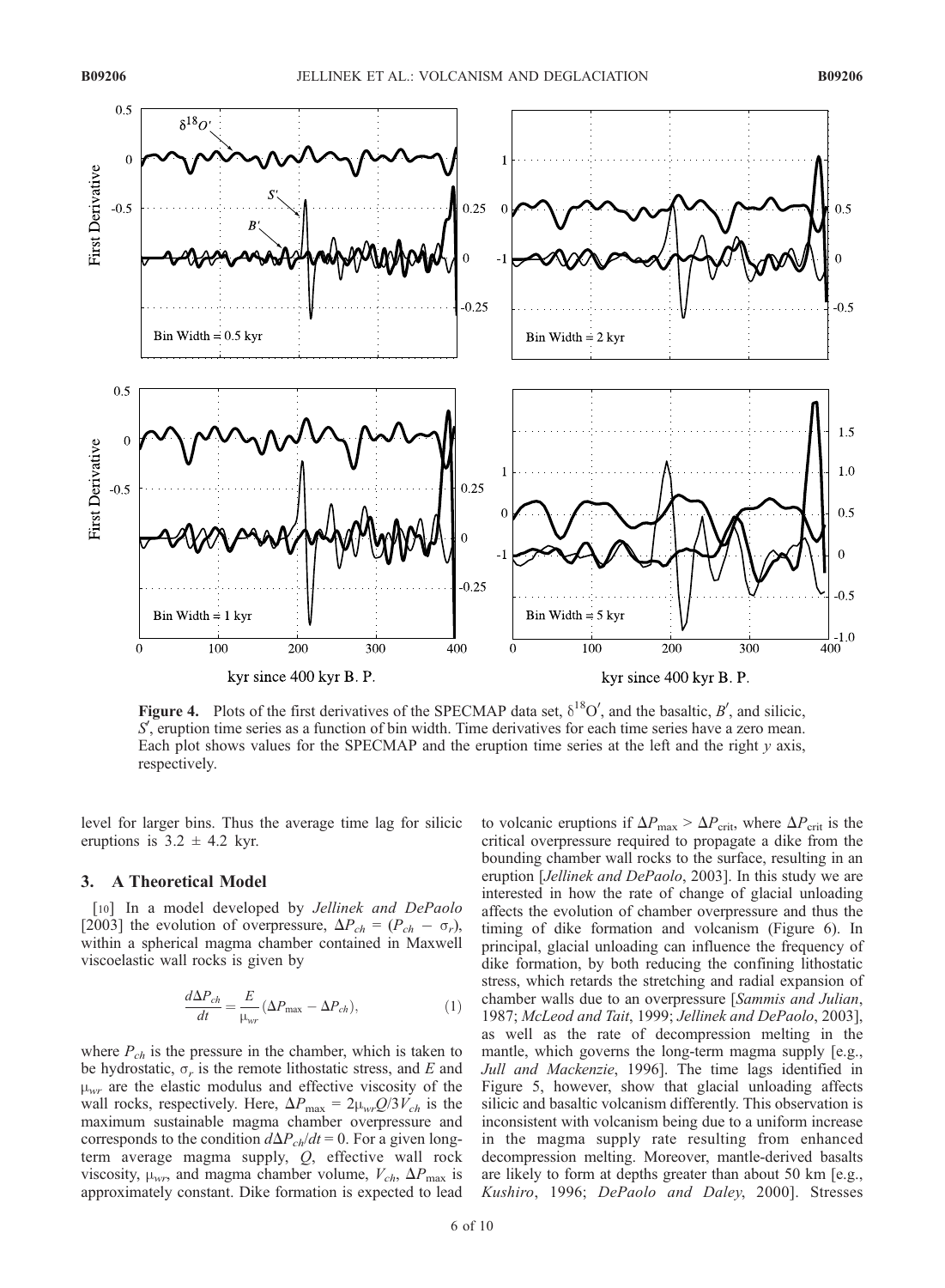

Figure 5. Cross correlations as a function of bin width of the first derivative of the SPECMAP data with the first derivatives of the (top) silicic and (bottom) basaltic eruption time series along with the 95% confidence limits (corresponding fine horizontal lines). Average time lags for the effects of glacial unloading on silicic and basaltic volcanism are distinct and are  $3.2 \pm 4.2$  kyr and  $11.2 \pm 2.3$  kyr, respectively.

resulting from a narrow Sierra ice sheet will fall off with depth as  $1/r^3$ , where r is the radial distance from the center of mass of the ice load [e.g., Jaeger and Cook, 1979]. Thus we expect the effect of Sierra glacial loading on underlying mantle melting to be small.

[11] In contrast to the large depth of melt generation, silicic volcanism in this region is thought to occur from shallow  $(5-8 \text{ km depth})$  chambers, where the influence of glacial loading and unloading on the lithostatic stress may be significant. In particular, the tensile deviatoric stress parallel to the chamber walls, which occurs in response to the chamber overpressure and acts to dilate fractures such that dikes may form, is governed by the lithostatic stress [McLeod and Tait, 1999; Jellinek and DePaolo, 2003]. Thus, assuming that  $\Delta P_{\text{max}} \geq \Delta P_{\text{crit}}$ , harmonic glacial unloading may govern the dynamics of dike formation as well as the eruption frequency in this region. To investigate this possibility, we assume  $\Delta P_{\text{max}} \geq \Delta P_{\text{crit}}$  and replace the constant source term  $(E/\mu_{wr})\Delta P_{\text{max}}$  with the rate of change of glacial unloading,  $-d\Delta P_f/dt$ , and obtain a new equation for the evolution of magma chamber overpressure:

$$
\frac{d\Delta P_{ch}}{dt} + \frac{E}{\mu_{wr}} \Delta P_{ch} = \frac{-d\Delta P_f}{dt}.
$$
 (2)

Here, the quantity  $\tau_m = \mu_{\text{wz}}/E$  is the Maxwell relaxation timescale. Of particular importance to this discussion is that whether unloading occurs over a timescale that is long or short in comparison to this timescale ultimately governs the response of the system. Thus the rate of change of surface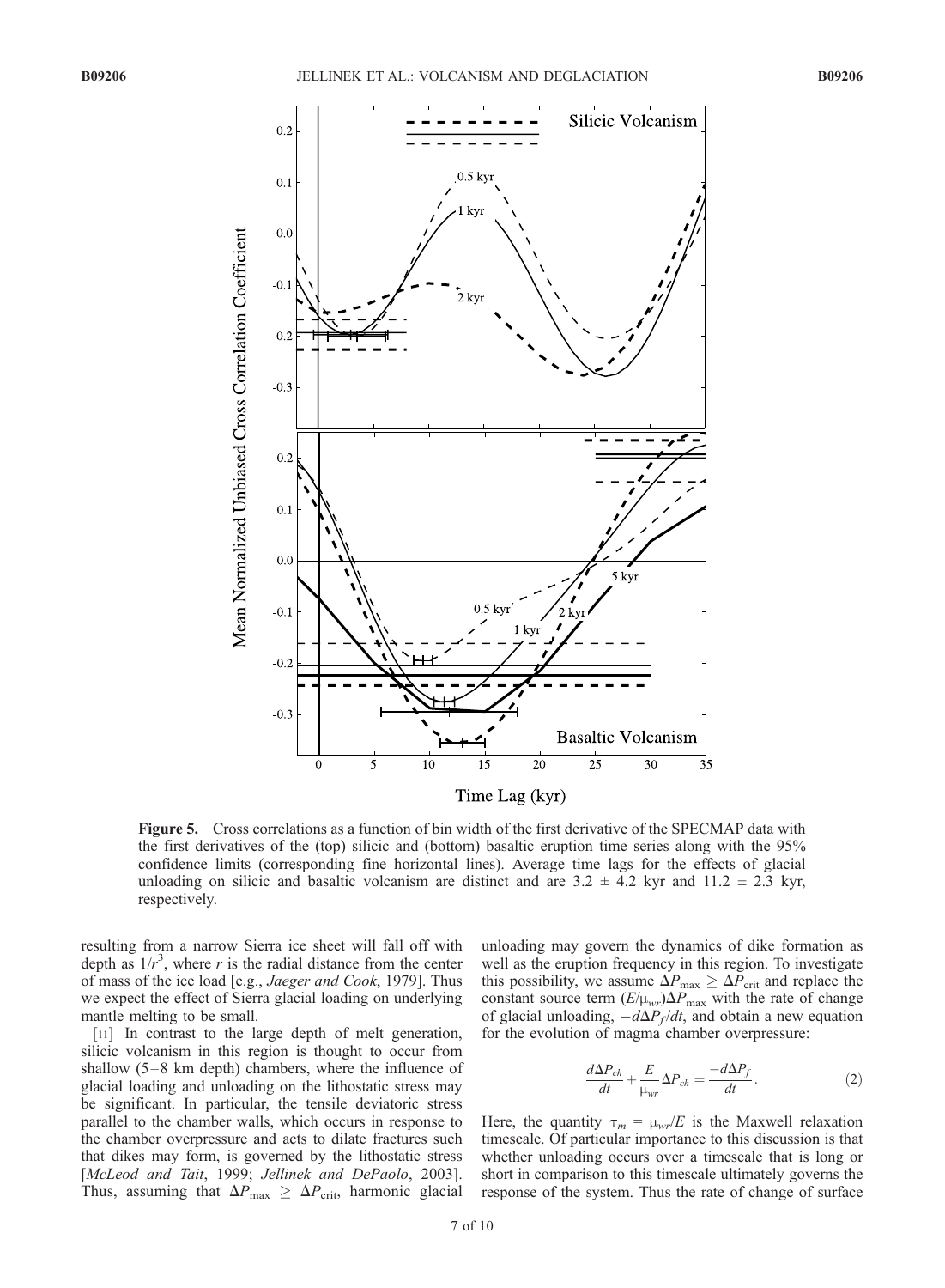

Figure 6. Cartoon illustrating the model problem and our analytical approach. The rate of change in surface loading due to melting glaciers influences the mechanics of dike formation and thus the frequency of volcanic eruptions. The response of the magmatic system to this external forcing is an intrinsic property that is characterized by the transfer function  $H(i\omega)$ . Our theoretical model is linear and thus the output response (eruption frequency),  $Y(i\omega)$ , to the input forcing (rate of change of glacial loading),  $X(i\omega)$ , is the product  $X(i\omega)H(i\omega)$ .

loading will have a larger influence on dike formation than the absolute ice load. In the asymptotic situation of effectively infinite  $\mu_{wr}$  the second term can be neglected. In this case, glacial unloading occurs over a timescale that is small in comparison to the Maxwell time. Wall rock rheology is approximately elastic and the response of the evolution of chamber overpressure to deglaciation will be instantaneous and of the same mathematical form as the external forcing. In contrast, for finite  $\mu_{wr}$  the second term cannot be neglected. In this situation, glacial unloading occurs on a timescale that is comparable to, or long compared with, the Maxwell time. The viscous part of the wall rock rheology is important and this additional damping causes the response of the magmatic system to lag behind glacial unloading.

[12] In order to reduce the number of parameters and simplify the discussion it is useful to nondimensionalize equation (2). Making the substitutions  $P_{ch} = \Delta P_{ch}/\Delta P_{crit}$ ,  $P_f = \Delta P_f / \Delta P_{\text{crit}}$  and  $\tau = t / \tau_m$  gives

$$
\frac{dP_{ch}}{d\tau} + P_{ch} = \frac{-dP_f}{d\tau}.
$$
 (3)

To further compare the model with data, it is useful to look at the solution to equation (3) in the frequency domain. The frequency response of the system is given by the transfer function  $H(i\omega) = Y(i\omega)/X(i\omega)$ , where  $X(i\omega)$  and  $Y(i\omega)$  are the Fourier transforms of the input (rate of change of surface stress due to temporal changes in ice thickness) and output (critical overpressure for dike formation and eruption), respectively. Thus for equation (3),

$$
H(i\omega) = -\frac{i\omega}{(i\omega + 1)}.
$$
\n(4)

Multiplying equation (4) by  $(i\omega - 1)/(i\omega - 1)$  and rearranging yields

$$
H(i\omega) = -\frac{\omega^2}{\omega^2 + 1} - \frac{i\omega}{\omega^2 + 1},
$$
\n(5)

where  $-\omega^2/(\omega^2 + 1)$  and  $-\omega/(\omega^2 + 1)$  are the real,  $\Re$ , and imaginary,  $\Im$ , parts of  $H(i\omega)$ , respectively. Trigonometry in the complex plane gives the magnitude,  $|H(i\omega)| = \sqrt{\Re^2 + \Im^2}$ , and phase,  $\theta(\omega) = \tan^{-1} (\Im/\Re) = \tan^{-1}(1/\omega)$ . The magnitude of the transfer function describes the amplitude filtering characteristics of the dike formation model and is a distinctive property that can be obtained from the data analysis:

$$
|H(i\omega)| = -\frac{\omega}{\left(\omega^2 + 1\right)^{1/2}} = \frac{\Delta P_{\text{crit}} \tau_f}{\Delta P_f \tau_m},\tag{6}
$$

where the forcing timescale  $\tau_f$  is normalized by the Maxwell time,  $\tau_m$ . The phase of equation (3) gives the lag between the glacial forcing and the response of the model system and (for positive frequencies) is related to the time lag,  $\Gamma$ , determined from the analysis in Figure 5:

$$
\theta(\omega) = \pi/2 + \tan^{-1}(-\omega) = \frac{2\pi\Gamma}{\tau_f}.
$$
 (7)

Physically, the phase or ''time lag'' provides information about the temporal response of the magmatic system to forcing at different frequencies.

#### 4. Discussion

[13] Figure 7 shows  $\theta(\omega)$  and  $|H(i\omega)|$  as functions of the normalized forcing frequency  $\tau_m/\tau_f$ . Also included are the time lags for basaltic and silicic eruptions determined from the data analysis. Each of these time lags, along with their uncertainties, may be projected onto the theoretical curve for  $\theta(\omega)$ , which, in turn, identifies a range of values for the ratios  $\tau_m/\tau_f$  and  $|H(i\omega)|$ . Consequently, the time lags determined from the data analysis constrain  $|H(i\omega)|$  to be about 0.8 for silicic volcanism and  $\leq 2 \times 10^{-2}$  for basaltic volcanism. In principle, with additional constraints on  $\Delta P_{\text{crit}}$  or  $\Delta P_f$ , values for either parameter may be obtained. However, Glazner et al. [1999] suggest that a plausible estimate for the mean ice thickness and lake depth in this region is around 300 m which corresponds to  $\Delta P_f \approx 3$  MPa. Thus from Figure 5, for silicic and basaltic volcanism, this loading constrains  $\Delta P_{\text{crit}}$  to be 3 MPa and  $\ll$ 1 MPa, respectively. For comparison, using a theoretical model Jellinek and DePaolo [2003] argue that  $\Delta P_{\text{crit}}$  is in the range 10–30 MPa for silicic magmas and is likely  $\ll$ 1 MPa for basaltic magmas. We note that *Glazner et* al. [1999] indicate that the maximum ice thickness was about 1.5 km; if this estimate for ice thickness is more accurate then 15 MPa and  $\ll$  1 MPa may be more appropriate estimates for silicic and basaltic volcanism, respectively. The present analysis, based on data, thus provides an additional independent constraint on  $\Delta P_{\text{crit}}$ .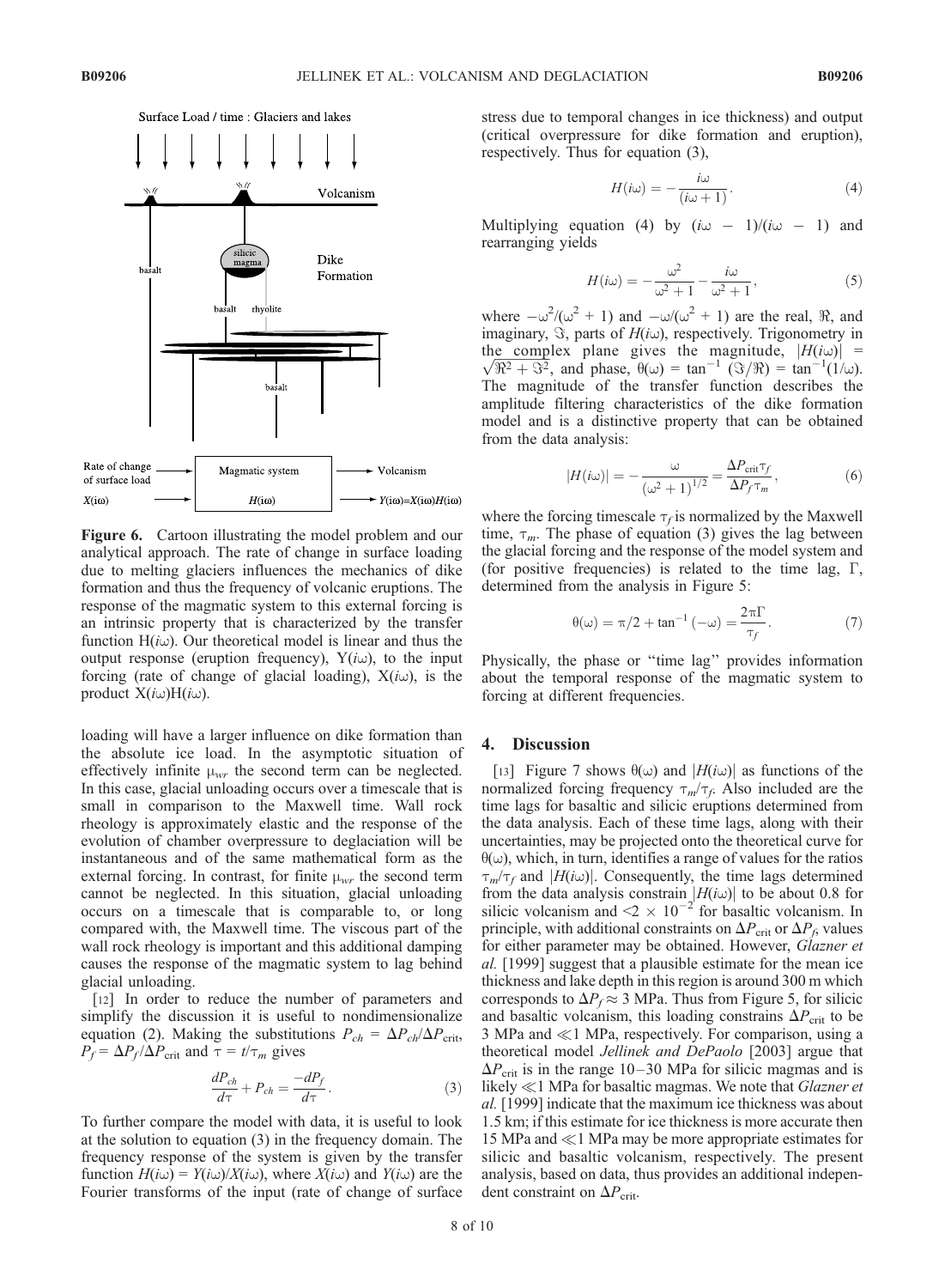

Figure 7. Plots of the (top) theoretical time lag and (bottom) magnitude of the transfer function as a function the ratio of the Maxwell time to the characteristic period for glacial forcing (i.e., this is a dimensionless frequency). Also shown are the time lags determined from the data analysis for basaltic and silicic volcanism (Figure 5). Constraints on these time lags lead to estimates for the critical magma chamber overpressure required for volcanic eruptions and for the effective viscosity of the wall rocks governing dike formation (shaded regions). See text for discussion.

[14] Figure 7 also shows that our estimate for  $\tau_f \approx 40$  kyr constrains a lower bound for the Maxwell time,  $\tau_m$ , governing silicic dike formation and volcanism to be approximately 30–80 kyr. Our results constrain an upper bound for  $\tau_m$ for basaltic volcanism of around 2 kyr. Taking  $E = 10^{10}$  Pa to be typical for all rocks, these Maxwell times imply that the average effective wall rock viscosities governing silicic and basaltic volcanism are around  $\geq 10^{22}$  Pa s and  $\leq 6 \times$  $10^{20}$  Pa s, respectively. If the forcing time was chosen instead to be  $\tau_f \approx 100$  kyr, the dominant period in the glacial record, then the inferred viscosities are  $2 \times 10^{22}$  to  $3 \times 10^{23}$  Pa s and <1.5  $\times 10^{21}$  Pa s, respectively. The 100 kyr period is not dominant in the volcanic eruption record that we have analyzed. We expect that the 100 kyr period will be suppressed because older eruptions are less well sampled. The additional well-known glacial period of  $\tau_f \approx 23$  kyr that is evident in the SPECMAP data and the silicic time series (Figure 3) is not significantly expressed in the volcanic time series. It is noteworthy, however, that Paterne et al. [1990] and Paterne and Guichard [1993] identify this period (and not the 40 kyr period found in this study) in a time series of volcanic eruptions from the Campanian area of southern Italy. They suggest on further geochemical grounds that harmonic glacial forcing may govern the influx of new magma to magma chambers from which the observed eruptions originate.

[15] Assuming that the effective viscosity of crustal rocks declines with increasing temperature [e.g., Kirby, 1985], and that temperature increases monotonically with depth in the crust, these results are consistent with basaltic magmas coming from a greater depth than silicic magmas. Geochemical and petrological observations suggest that whereas the rhyolite magmas may erupt from depths of 5–8 km in eastern California [e.g., *Anderson et* al., 1989; Wallace et al., 1995], basaltic magmas may erupt from the base of the lithosphere [e.g., DePaolo and Daley, 2000]. Finally, these wall rock viscosities are consistent with the conclusion of Jellinek and DePaolo [2003] that under most plausible conditions for silicic magma chambers in intracontinental settings, the dynamics governing dike formation are likely to lead to volcanism if  $\mu_{wr} > 10^{20}$  Pa s.

### 5. Concluding Remarks

[16] Magmatic and volcanic systems involve processes that operate over a wide range of timescales and length scales. In our particular example, an analysis of the response of a magmatic system to glacial forcing at the kiloyear timescale provides new insight into crustal dynamics (e.g., the Maxwell timescale and wall rock viscosity) and magma transport (e.g., dike propagation).